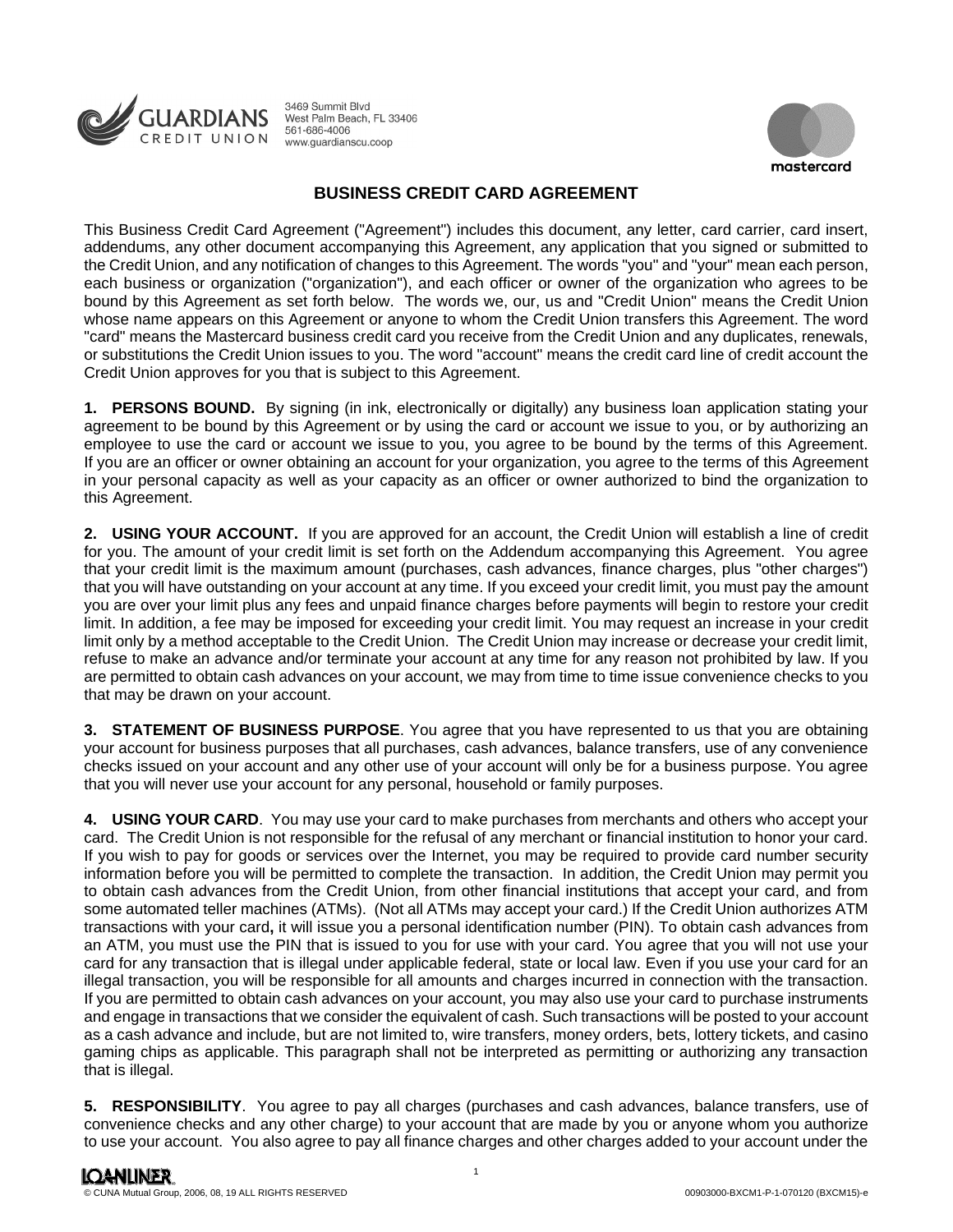terms of this Agreement or another agreement you made with the Credit Union. If there is more than one person bound to this Agreement, each will be individually and jointly responsible for paying all amounts owed under this Agreement. If you are an organization, **the officer or owner that obtained the account for the organization is also personally obligated for all charges made under the account**. This means that the Credit Union can require any one of you to individually repay the entire amount owed under this Agreement. In addition each person bound under this Agreement as well as any authorized user may make purchases individually and if cash advances are permitted for your account, may obtain cash advances individually.

**6. INTEREST RATE.** The Interest Rates applicable to purchases, cash advances, and balance transfers are disclosed on the Addendum that accompanies this Agreement. Any penalty rate that may be imposed is also disclosed on the Addendum. These rates may be either fixed or variable as disclosed in the Addendum accompanying this Agreement. If the rate for your account is fixed, the rate charged on purchases, cash advances, balance transfers, and any penalty rate will be fixed and will not vary from month to month unless we notify you in advance that the rate will change. If the rate for your account is variable, as indicated on the accompanying Addendum, the rate charged on purchases, cash advances, balance transfers and any penalty rate will vary periodically as disclosed in the Addendum accompanying this Agreement. The initial rate on your account for certain types of transactions may be an introductory discounted rate (Introductory Rate) that is lower than the rate that would ordinarily apply for that type of transaction. If an Introductory Rate applies to your account, the rates and the period of time it will be effective is shown on the Addendum accompanying this Agreement. After the Introductory Rate period expires, the Interest Rate will automatically increase to the rates that would ordinarily apply for that type of transaction based on the terms of this Agreement**.** 

**7. FINANCE CHARGE CALCULATION METHOD FOR PURCHASES.** New purchases posted to your account during a billing cycle will not incur a finance charge for that billing cycle. Finance charges begin to accrue on those purchases from the first day of the next billing cycle, unless you paid the entire New Balance on the previous cycle's billing statement by the Payment Due Date of that statement. To avoid an additional finance charge on the balance of purchases, you must pay the entire New Balance on the billing statement by the Payment Due Date of that statement. The finance charge is calculated separately for purchases and cash advances. For purchases, the finance charge is computed by applying the periodic rate to the average daily balance of purchases. To get the average daily balance of purchases, we take the beginning outstanding balance of purchases each day and subtract any payments and/or credits that we apply to the purchase balance. (We do not add in any purchases posted during the billing cycle.) This gives us the daily balance of purchases. Then, we add all the daily balances of purchases for the billing cycle together and divide the total by the number of days in the billing cycle. This gives us the average daily balance of purchases.

**8. FINANCE CHARGE CALCULATION METHOD FOR CASH ADVANCES.** A finance charge begins to accrue on cash advances from the date you get the cash advance or from the first day of the billing cycle in which the cash advance is posted to your account, whichever is later. For cash advances, the finance charge is computed by applying the periodic rate to the average daily balance of cash advances. To get the average daily balance of cash advances, we take the beginning outstanding balance of cash advances each day, add in any new cash advances, and subtract any payments and/or credits that we apply to the cash advance balance. This gives us the daily balance of cash advances. Then, we add all the daily balances of cash advances for the billing cycle together and divide the total by the number of days in the billing cycle. This gives us the average daily balance of cash advances.

**9. OTHER CHARGES.** In addition to the Interest Rate, additional fees may be imposed on your account. The amount and description of these fees are disclosed on the Addendum accompanying this Agreement.

**10. PAYMENTS**. Each month you must pay at least the minimum payment shown on your statement by the date specified on the statement. All payments must be made in U.S. dollars and if made by a negotiable instrument such as a check or money order, must be in a form acceptable to us and drawn on a U.S. financial institution. You may pay more frequently, pay more than the minimum payment or pay the Total New Balance in full. If you make extra or larger payments, you are still required to make at least the minimum payment each month your account has a balance (other than a credit balance). The minimum payment for your account is shown on the Addendum accompanying this Agreement. In addition to the minimum payment, you must also pay, by the date specified above, the amount of any prior minimum payment(s) that you have not made, all outstanding unpaid fees and charges, and any amount you are over your credit limit. The Credit Union also has the right to demand immediate payment of any amount by which you are over your credit limit. Subject to applicable law, your payments may be applied to what you owe to the Credit Union in any manner the Credit Union chooses. We may accept checks marked "payment in full" or with words of similar effect without losing any of our rights to collect the full balance of your account with us.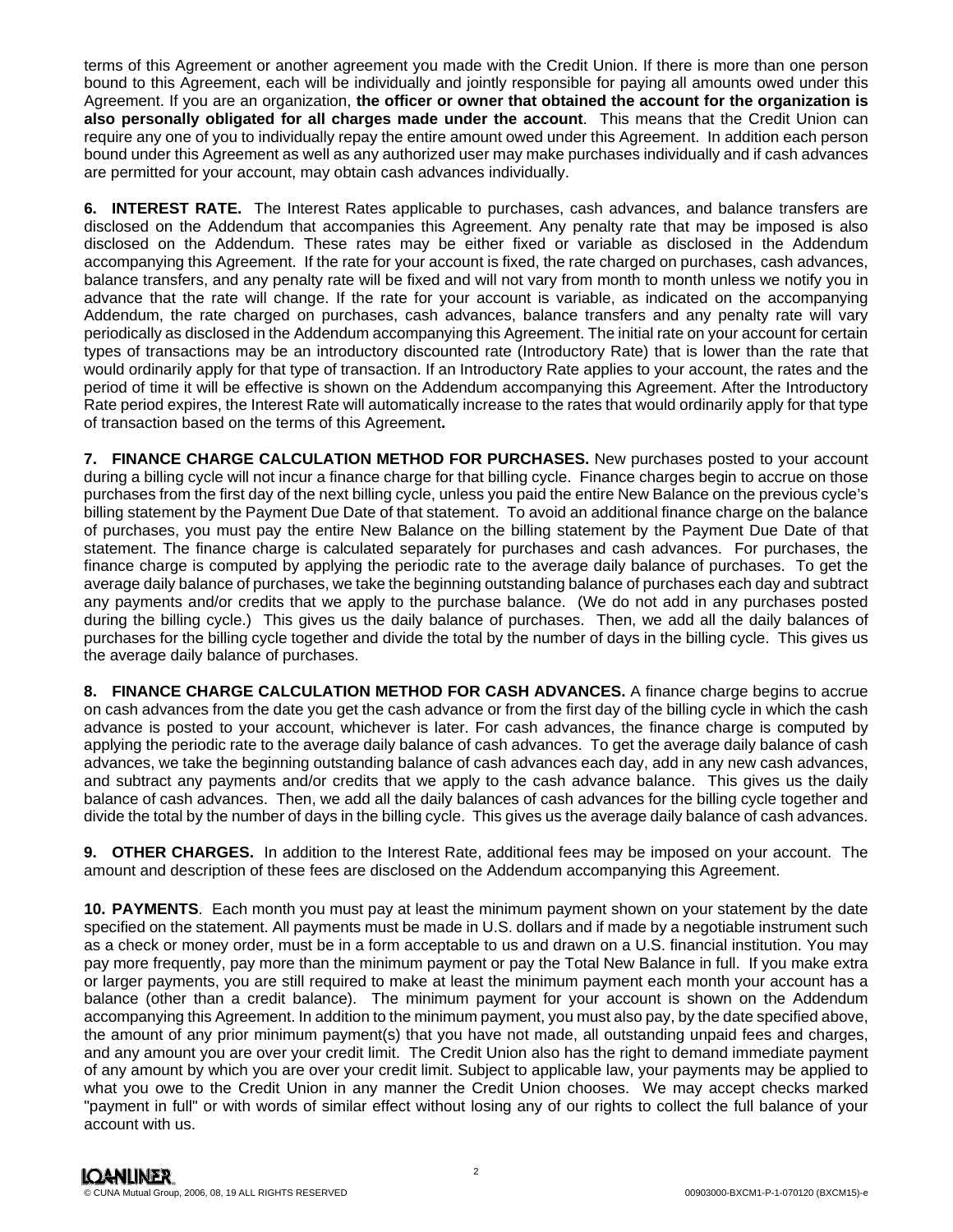**11. FOREIGN TRANSACTIONS**. Purchases and cash advances made in foreign currencies will be debited from your account in U.S. dollars. The exchange rate used to convert foreign currency transactions to U.S. dollars is either a government-mandated exchange rate or a wholesale exchange rate and is selected by Mastercard. The rate Mastercard uses for a particular transaction is the rate Mastercard selects for the applicable currency on the day the transaction is processed. This rate may differ from the rate applicable on the date the transaction occurred or was posted to your account.

**12. COLLECTION COSTS.** You agree to pay all costs of collecting the amount you owe under this Agreement, including court costs and reasonable attorney's fee, as permitted by applicable state law.

 account, notwithstanding anything to the contrary in any other agreement. **13. SECURITY INTEREST**. If you give the Credit Union a specific pledge of shares by signing a separate pledge of shares, your pledged shares will secure your account. You may not withdraw amounts that have been specifically pledged to secure your account until the Credit Union agrees to release all or part of the pledged amount. In addition, your account is secured by all other shares you have in any individual or joint account with the Credit Union, except for shares in an Individual Retirement account or in any other account that would lose special tax treatment under state or federal law if given as security. These other shares may be withdrawn unless you are in default under this Agreement. You authorize the Credit Union to apply the balance in your individual or joint share accounts to pay any amounts due on your account if you should default. Collateral securing other loans you have with the Credit Union may also secure this loan, except that a dwelling will never be considered as security for this

**14. DEFAULT**. You will be in default if you fail to make any minimum payment or other required payment by the date that it is due. You will be in default if you; a) break any promise you make under this Agreement; b) exceed your credit limit; c) are a natural person, if you die; d) are an organization, you cease to exist; e) are an organization, you change your legal structure so that the person obligating the organization to this Agreement is no longer authorized to bind it to legal agreements; f) file for bankruptcy or become insolvent; g) make any false or misleading statements in any credit application or credit update; or h) if something happens that the Credit Union believes may substantially reduce your ability to repay what you owe. When you are in default, the Credit Union has the right to demand immediate payment of your full account balance without giving you notice. If immediate payment is demanded, you agree to continue paying finance charges, at the applicable interest rate, until what you owe has been paid, and any shares that were given as security for your account may be applied towards what you owe.

**15. CHANGING OR TERMINATING YOUR ACCOUNT**. The Credit Union may change the terms of this Agreement and any attached Addendum from time to time. Notice of any change will be given in accordance with applicable law. If permitted by law, the change will apply to your existing account balance as well as to future transactions.

Either you or the Credit Union may terminate this Agreement at any time, but termination by you or the Credit Union will not affect your obligation to pay the account balance plus any finance and other charges you owe under this Agreement. You are also responsible for all transactions made to your account after termination, unless the transactions were unauthorized.

The card or cards you receive remain the property of the Credit Union and you must recover and surrender to the Credit Union all cards upon request or upon termination of this Agreement whether by you or the credit union. The Credit Union has the right to require you to pay your full account balance at any time after your account is terminated, whether it is terminated by you or the Credit Union.

for authorized users that you designate. You must notify us in writing of any termination of an authorized user's **16. CHANGING OR TERMINATING AUTHORIZED USERS.** Upon your request, we may issue additional cards right to access your account. Your letter must include the name of the authorized user and your account number and/or any subaccount number issued to the authorized user along with the authorized user's card and any convenience or other access checks issued to the authorized user. If you cannot return the authorized user's card or access checks and if you request your account to be closed, we will close your account and you may apply for a new account.

**17. [Visa] LIABILITY FOR UNAUTHORIZED USE-LOST/STOLEN CARD NOTIFICATION**. You may be liable for the unauthorized use of your card or account. Notify us immediately, in writing or by telephone at the address or phone number included with this Agreement, if your card is lost, stolen or you suspect there has been unauthorized use of your card or account. After we receive your notification, you will not be liable for any further unauthorized use of your card or account.

If you are an organization with 10 or more employees and we have issued 10 or more cards on your account for use by your employees, **you will be liable for all unauthorized use** of your cards or account before notification to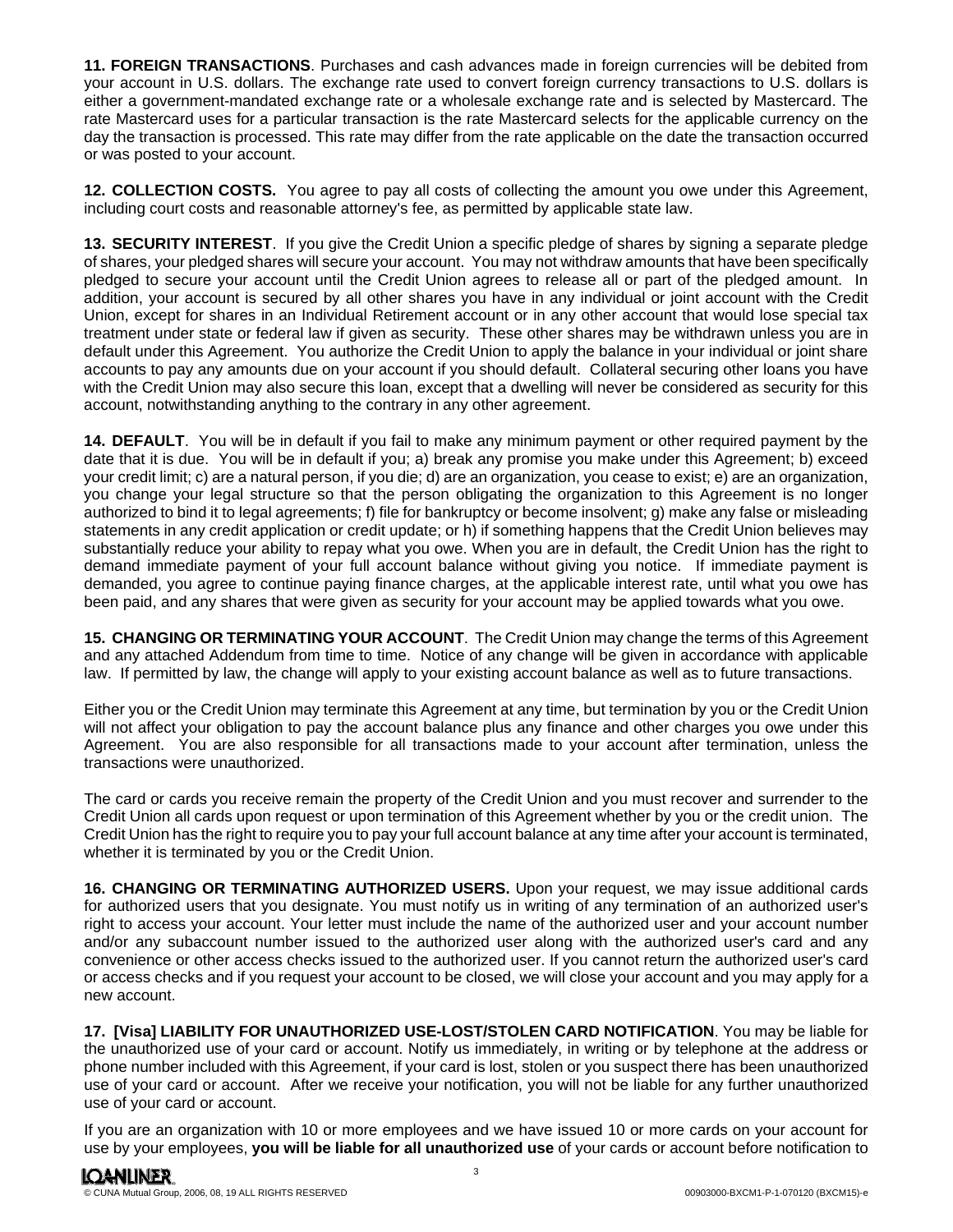us unless your liability may be limited by Visa liability limitation rules as set forth below. Otherwise, you will be liable for up to \$50 for the unauthorized use of your card or account before notification to us unless your liability is further limited by Visa liability limitation rules as set forth below. Unauthorized use does not include use of a card by an authorized user in an unauthorized manner.

If your card is a Visa, you may not be liable for any unauthorized transactions if you exercise reasonable care in safeguarding your card from risk of loss or theft and, upon discovering the loss or theft promptly report the loss or theft to us.

**[Mastercard] LIABILITY FOR UNAUTHORIZED USE-LOST/STOLEN CARD NOTIFICATION**. You may be liable for the unauthorized use of your card or account. Notify us immediately, in writing or by telephone at the address or phone number included with this Agreement, if your card is lost, stolen or you suspect there has been unauthorized use of your card or account. After we receive your notification, you will not be liable for any further unauthorized use of your card or account.

If you are an organization with 10 or more employees and we have issued 10 or more cards on your account for use by your employees, **you will be liable for all unauthorized use** of your cards or account before notification to us unless your liability may be limited by Mastercard liability limitation rules as set forth below. Otherwise, you will be liable for up to \$50 for the unauthorized use of your card or account before notification to us unless your liability is further limited by Mastercard liability limitation rules as set forth below. Unauthorized use does not include use of a card by an authorized user in an unauthorized manner.

If your card is a Mastercard, you may not be liable for any unauthorized transactions if you exercise reasonable care in safeguarding your card from risk of loss or theft and, upon discovering the loss or theft promptly report the loss or theft to us.

**18. CREDIT REVIEW AND RELEASE OF INFORMATION**. You authorize the Credit Union to investigate your credit standing when opening or reviewing your account. You authorize the Credit Union to disclose information regarding your account to credit bureaus and creditors who inquire about your credit standing. If your account is eligible for emergency cash and/or emergency card replacement services, and you request such services, you agree that we may provide personal information about you and your account that is necessary to provide you with the requested service(s).

**19. RETURNS AND ADJUSTMENTS**. Merchants and others who honor your card may give credit for returns or adjustments, and they will do so by sending the Credit Union a credit slip which will be posted to your account. If your credits and payments exceed what you owe the Credit Union, the amount will be applied against future purchases and cash advances. If the credit balance amount is \$1 or more, it will be refunded upon your written request or automatically after six (6) months.

**20. ADDITIONAL BENEFITS/CARD ENHANCEMENTS**. The Credit Union may from time to time offer additional services to your account, such as travel accident insurance or a liability waiver program, at no additional cost to you. You understand that the Credit Union is not obligated to offer such services and may withdraw or change them at any time.

**21. EFFECT OF AGREEMENT**. This Agreement is the contract which applies to all transactions on your account even though the sales, cash advances, credit or other slips you sign or receive may contain different terms.

**22. NO WAIVER**. The Credit Union can delay enforcing any of its rights any number of times without losing them.

**23. STATEMENTS AND NOTICES**. Unless separate subaccounts have been set up under your account for authorized users, statements and notices will be mailed to you at the appropriate address you have given the Credit Union. You agree to notify us at least 10 days in advance of any change in address. Notice sent to any one person bound under this Agreement will be considered notice to all. If we have agreed to send statements for subaccounts under your account that have been issued to authorized users, we will send statements to the appropriate address you have provided for that authorized user. You agree to notify us at least 10 days in advance of any change in address for an authorized user. You are responsible for payment of all amounts shown on a statement delivered to an authorized user.

 you agree to notify us within 10 days of any change in your legal structure or any change in your officers or owners. **24. NOTIFICATION OF CHANGE IN LEGAL STRUCTURE, OFFICERS OR OWNERS**. If you are an organization

**25. SEVERABILITY AND FINAL EXPRESSION**. This Agreement is the final expression of the terms and conditions of your account. This written Agreement may not be contradicted by evidence of any alleged oral